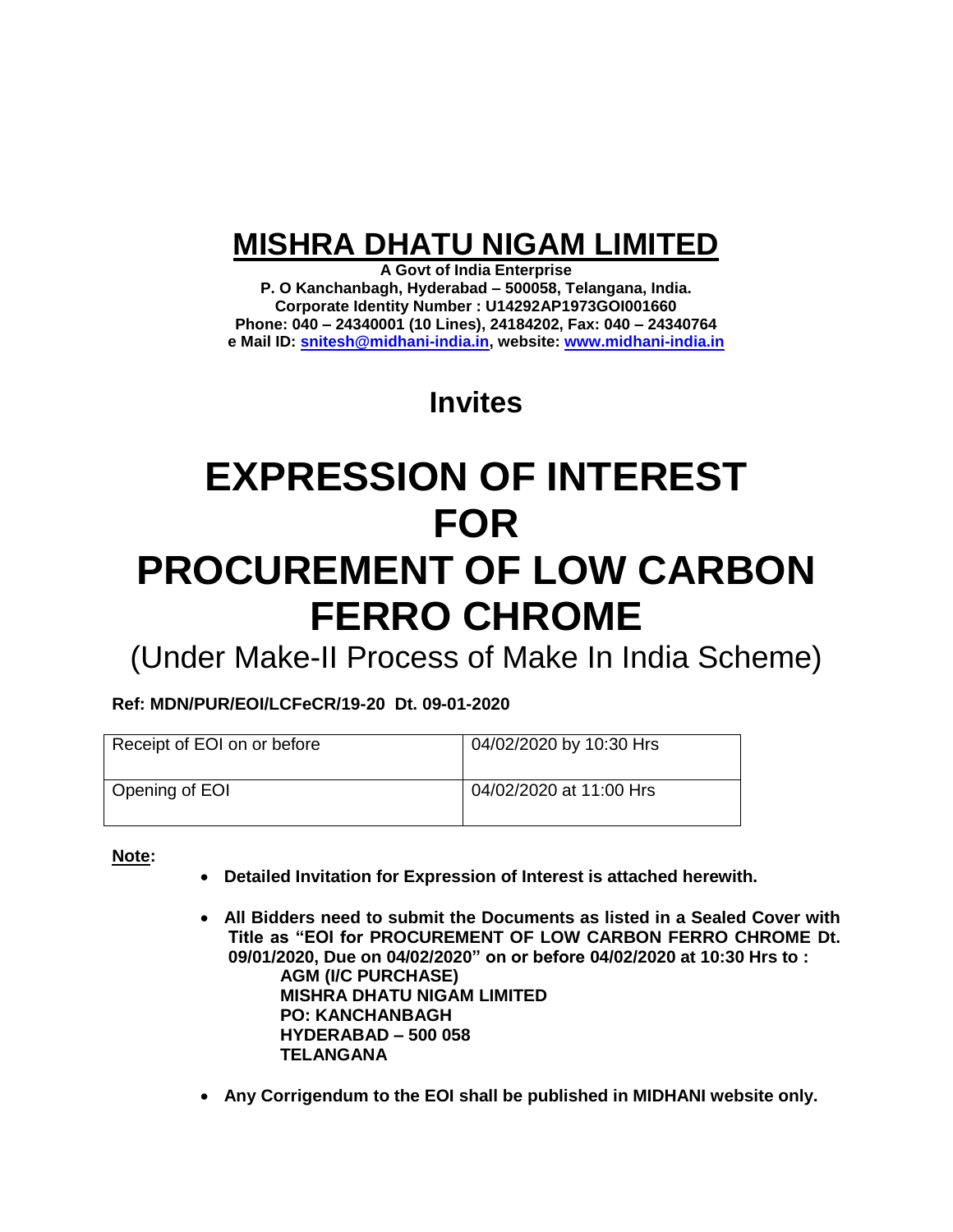# **1. INTRODUCTION & OBJECTIVE**

Mishra Dhatu Nigam Limited (MIDHANI), a public sector company has been playing a very active role in development and manufacture of strategic materials for various sectors. MIDHANI is a unique integrated metallurgical plant located in Hyderabad, Telangana, India. It has unique manufacturing facilities for production of low alloy steels, high alloy steels, special steels, stainless steels, super alloys, titanium and titanium alloys in various forms and sizes. Our annual turnover is about INR 800 crores. More information can be found on www.midhani-india.in

MIDHANI desires to indigenize manufacture of the Low Carbon Ferro Chrome (C=0.03% Max). The objective behind the initiative is to promote technological development and skill enhancement in area of manufacture of Low Carbon Ferro Chrome as part of indigenization.

# **2. TECHNICAL REQUIREMENT:**

Currently requirement of Low Carbon Ferro Chrome is being met though imports. Midhani desires to Procure Low Carbon Ferro Chrome from indigenous source on long terms basis under Make in India programme.

#### **Scope of work for supplying of LC Fe Cr**

- 1. Requirement of LC Fe Cr is around 700-800T per annum.
- 2. Composition of LC Fe Cr is as below
	- i)  $Cr = 65-75\%$ ,  $N2 = 0.15\%$  Max  $C = 0.03\%$  Max

 $Si = 1.5\%$  Max  $P = 0.03\%$  Max  $S = 0.03\%$  Max

- ii)  $Al= 1.0\%$  Max
- iii)  $SIZE = 10-100 \text{mm} (\pm 15\% \text{ under size}).$
- 3. Actual payment shall be based on prorata basis on Cr% maximum up to 75%.
- 4. Price shall be Average of low prices of Metal bulletin for full shipment month plus premium per MT.
- 5. Bidder should provide sample for chemical Analysis at MIDHANI.
- 6. After Clearance of the sample only, a long term agreement shall be signed at mutually agreed terms & condition.
- 7. The bidder should provide the process route adopted in his offer.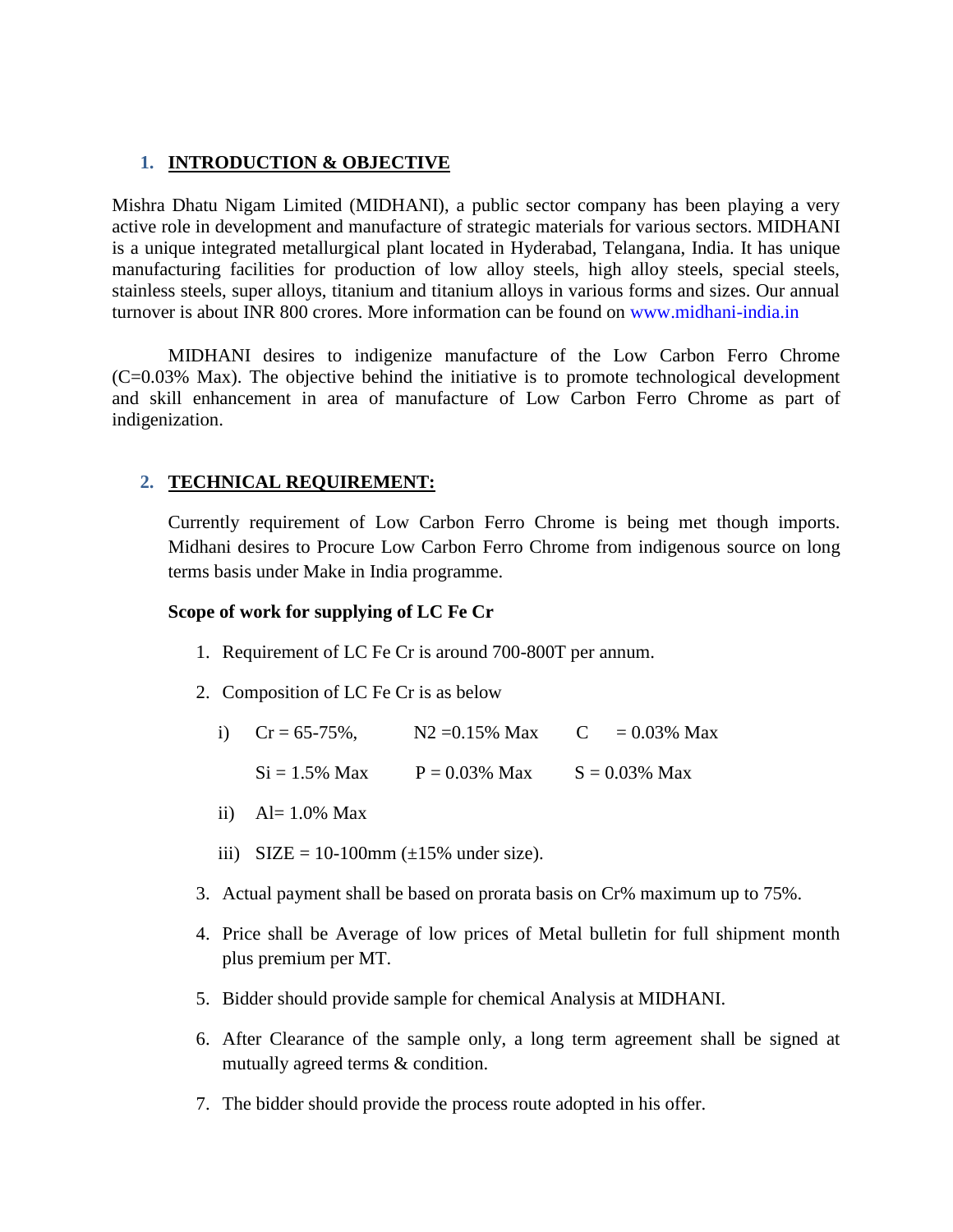# **3. Application Form (To be filled by the Party and submitted along with EOI)**

| Sl No.       | <b>Description</b>                                   | <b>Response from Party</b> |
|--------------|------------------------------------------------------|----------------------------|
| a            | Name of the Firm                                     |                            |
| $\mathbf b$  | Address of the firm with website                     |                            |
| $\mathbf{C}$ | Details of contact person                            |                            |
|              | $(a)$ Name:                                          |                            |
|              | $(b)$ Email:                                         |                            |
|              | $(c)$ Tel:                                           |                            |
|              | $(d)$ Mob:                                           |                            |
|              | $(e)$ FAX :                                          |                            |
| d            | Please enclose a brief about the history of your     |                            |
|              | company, capabilities & facilities, collaborators,   |                            |
|              | manpower, marketing distributors, financial          |                            |
|              | standing etc. Attach literatures/documents to        |                            |
|              | support your statements wherever necessary           |                            |
| e            | Please enclose the catalogue / technical literatures |                            |
|              | / brochure                                           |                            |
| $\mathbf f$  | Is your company registered under the statutory       |                            |
|              | requirements applicable locally? Please enclose a    |                            |
|              | copy of the relevant documents, namely GST           |                            |
|              | registration, etc.,                                  |                            |
| g            | Nature of the company: PSU / Limited / Listed        |                            |
|              | Company / Partnership Co. / Private Enterprise /     |                            |
|              | Proprietorship Concern                               |                            |
| $\mathbf h$  | Please provide the sales turnover and PBT of your    |                            |
|              | company for the last three years :                   |                            |
|              | Any other points, that you may wish to add           |                            |

# **4. Instructions to Applicants:**

The applicant should submit the following information / documents:-

- a. Application format duly filled in, signed and stamped, as per clause No: 3 of this EOI.
- b. Expression of Interest documents in original / downloaded form duly signed and stamped at each page as token of acceptance of all terms and conditions with email, phone and fax nos.
- c. Following additional documents:
	- o Company Brochure
	- o Accreditation Certificates
	- o Registration Certificate with various tax authorities or Government Departments if any
- 5. **Preferable:** Preference shall be given to Indian manufacturer, Start up, SC/ST enterprises, Women enterprises and Micro and Small Enterprises.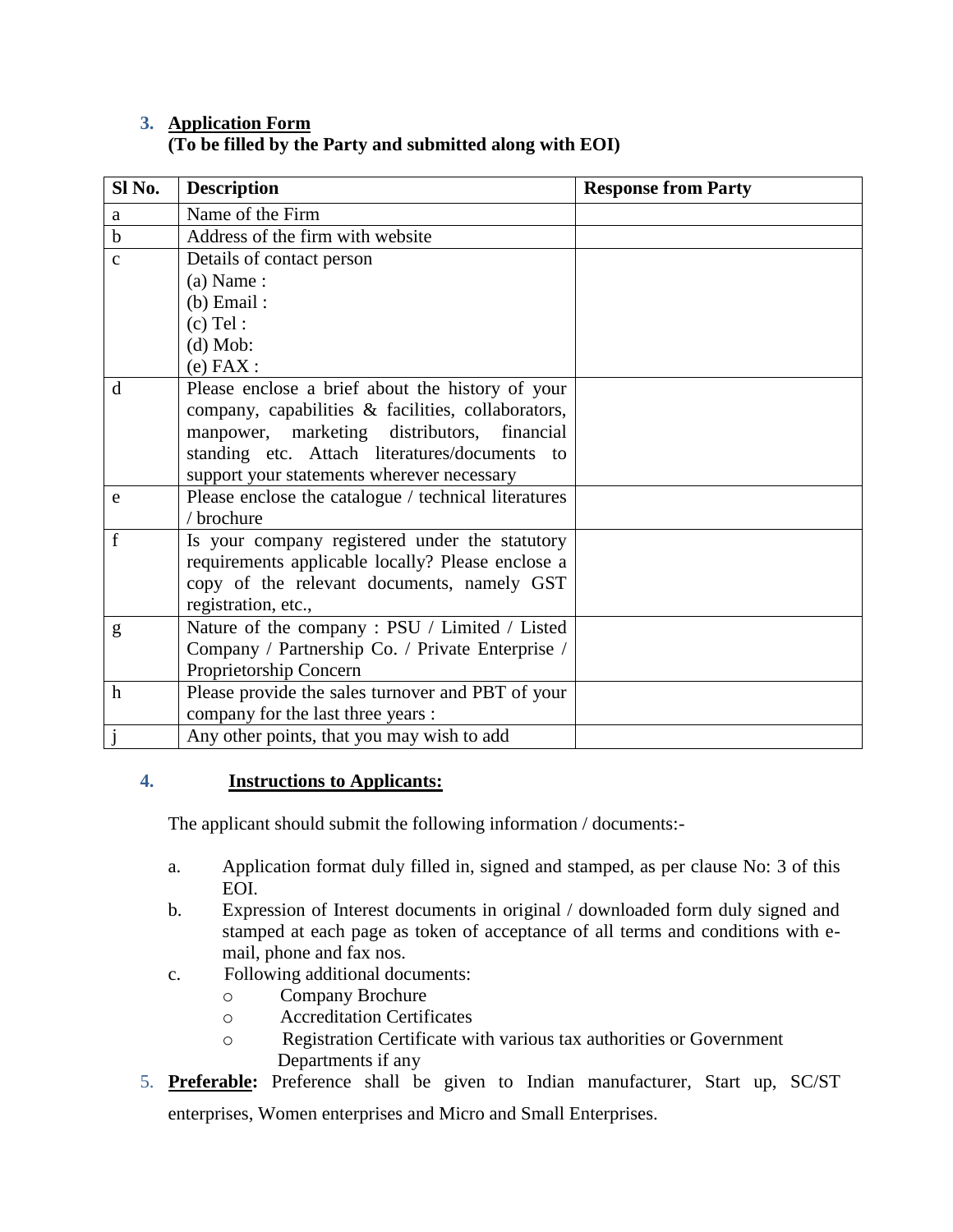# 6. **Selection of Parties:**

Bidders who accept **all** the commercial terms and conditions as outlined in this EOI shall be called for Pre bid discussion. Upon qualifying the sample, tender with commercial terms shall be floated to the qualified bidders for further process as per MIDHANI standard procedure.

# **7. Delivery**

Approximate 800T shall be supplied per annum.

# **8. General Terms & Conditions:**

- a. MIDHANI reserves the right to accept or reject any offer of Expression of Interest without assigning any reasons what so ever.
- b. Final selection of suitable applicant from the EOIs received will be done by MIDHANI at its sole discretion and the decision of MIDHANI shall be final.
- c. The selected applicant shall ensure compliance of all the Government regulations / conventions / policies / guidelines / orders etc. in force related to any or all of the above activities. Applicant shall undertake to abide by the statutory requirements of the Indian Government from time to time.
- d. Eligible parties to study carefully all documents referred to herein before accepting the same.

# **9. Disclaimer**

Bidders shall study carefully and Project scope given in the EOI and understand the requirements sought. Claims and objections due to unawareness on the Subject shall not be considered.

## **10. Integrity Pact**

All eligible bidders shall sign an Integrity Pact along with submission of their acceptance of technical specification & commercial terms & conditions. Format of Integrity Pact is enclosed herewith.

# **11. Eligibility Criteria**

- 1. All the entities (except start-ups / MSMEs) satisfying all of the following criteria shall be considered as an eligible 'Indian Vendor' for evaluation of EoI:
	- i. Public limited company, private limited company, partnership firms, limited liability partnership, one Person Company, sole proprietorship registered as per applicable Indian laws. In addition, such entity shall also possess or be in the process of acquiring a license/development of products if the product under project requires license as per DIPP"s licensing policy.
	- ii. The entity has to be owned and controlled by resident Indian citizens; entity with excess of 49% foreign investment will not be eligible to take part in Make-II.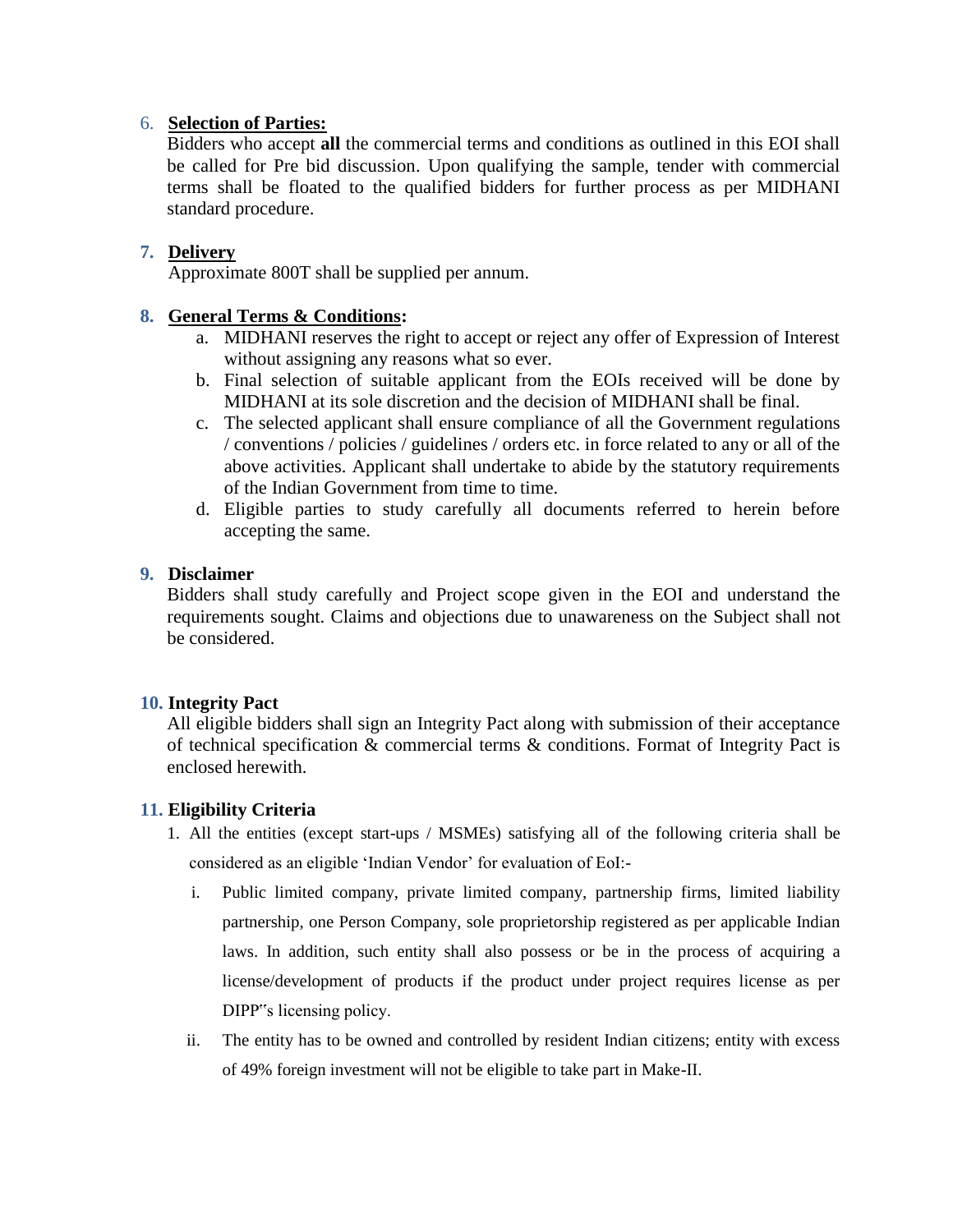#### **2. Criteria for Startups:**

- i. Startups recognized by Department of Industrial Policy & Promotion (DIPP) under the eligible Domain / Category **as below table**, shall be eligible to participate.
- **ii. Categories & Domains of start ups eligible for participation under Make-II:**

| Sl.No                | Category      |  |
|----------------------|---------------|--|
| U                    | Engineering   |  |
| , <b>. .</b> .<br>11 | Manufacturing |  |
| (iii)                | Research      |  |
| (iv)                 | Government    |  |

| Sl. No   | <b>Industry Domain</b> |
|----------|------------------------|
| $\rm(i)$ | Raw materials          |
| (ii)     | A.I                    |
| (iii)    | IT Services/IOT        |
| (iv)     | Capital Equipments     |
| (v)      | Green Technology       |
| (vi)     | Defence & Aerospace    |
| (vii)    | Material Manufacturing |

#### **3. Technical Experience:**

- a. Bidder should provide sample (of minimum 50gms) for chemical Analysis at MIDHANI.
- b. After Clearance of the sample only, Bidder shall be qualified.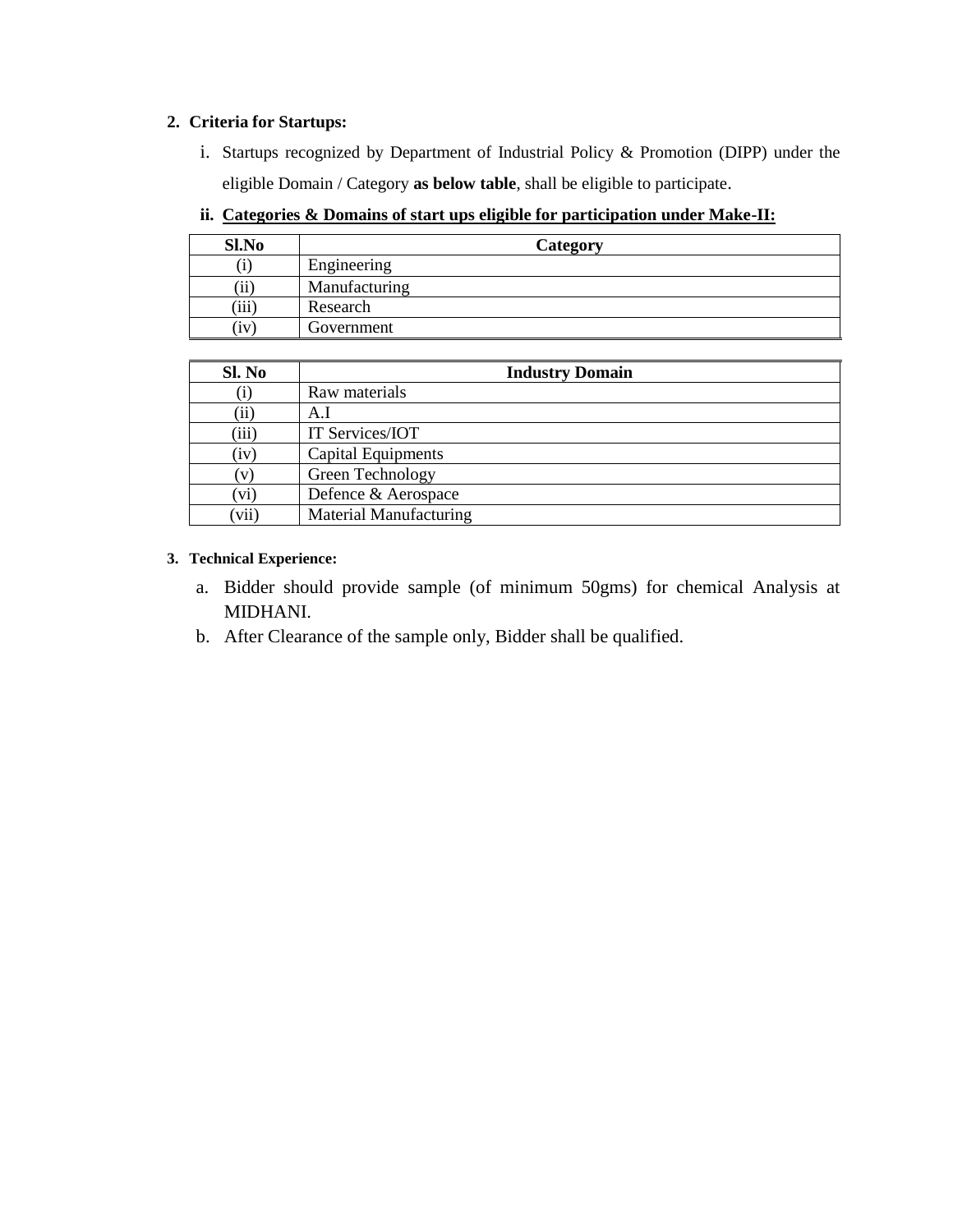#### **Annexure I**

#### **PRE CONTRACT INTEGRITY PACT**

#### **General**

**1.** Whereas M/s. MISHRA DHATU NIGAM LIMITED a Government of India Enterprise incorporated and registered as a company under the company Act, 1956 having its registered office at P.O. Kanchanbagh, Hyderabad – 500058 state of A.P., India hereinafter referred to as the Buyer and the first part, propose to procure \_\_\_\_\_\_\_\_\_\_\_\_\_\_\_\_\_\_\_\_\_\_\_\_\_\_\_\_\_\_\_\_\_\_\_\_\_\_\_\_\_\_\_\_\_\_\_\_\_\_\_\_\_\_\_\_\_\_\_\_\_\_\_\_\_\_\_\_\_\_\_\_\_\_\_\_\_\_\_\_

> hereinafter referred to as Defence Stores, and M/s. \_\_\_\_\_\_\_\_\_\_\_\_\_\_\_\_\_\_\_\_\_\_\_\_\_\_\_\_\_\_\_\_\_\_\_\_\_\_\_\_\_\_\_\_\_\_\_, (which term shall mean and include its

successors assigns and legal representation), herein after referred to as the Bidder and the second party, has offered the stores.

**2.** Whereas the Bidder is a private company / public company / partnership / registered export agency, constituted in accordance with the relevant law in the matter and the Buyer is a Ministry of the Government of India performing its functions on behalf of the President of India.

#### **Objectives**

- **3.** Now, therefore, the Buyer and the Bidder agree to enter into this Pre-contract agreement, hereinafter referred to as Integrity Pact, to avoid all forms of corruption by following a system that is fair, transparent and free from any influence / unprejudiced dealings prior to, during and subsequent to the currency of the contract to be entered into with a view to: -
- 3.1 Enabling the Buyer to obtain the desired equipment at a competitive price in conformity with the defined specifications of the Service by avoiding in high cost and the distortionary impact of corruption on public procurement, and
- 3.2 Enabling bidder to abstain from bribing or any corrupt practice in order to secure the contract by providing assurance to them that their competitors will also refrain from bribing and other corrupt practices and the Buyer will commit to prevent corruption, if any form, by their officials by following transparent procedures.

#### **Commitments of the Buyer:**

- **4.** The Buyer Commits itself to the following: -
- 4.1 The Buyer undertakes that no official of the Buyer connected directly or indirectly with the contract, will demand, take a promise for or accept directly or through intermediaries, any bribe, consideration, gift, reward, favour or any material or immaterial benefit or any other advantage from the Bidder, either for themselves or for any person, organization of third party related to the contract in exchange for an advantage in the bidding process, bid evaluation, contracting or implementation process related to the contract.
- 4.2 The buyer will, during the pre-contract stage, treat all Bidders alike, and will provide to all Bidders the same information and will not provide any such information to any particulars Bidder which could afford an advantage to that particular Bidder in comparison to other Bidders.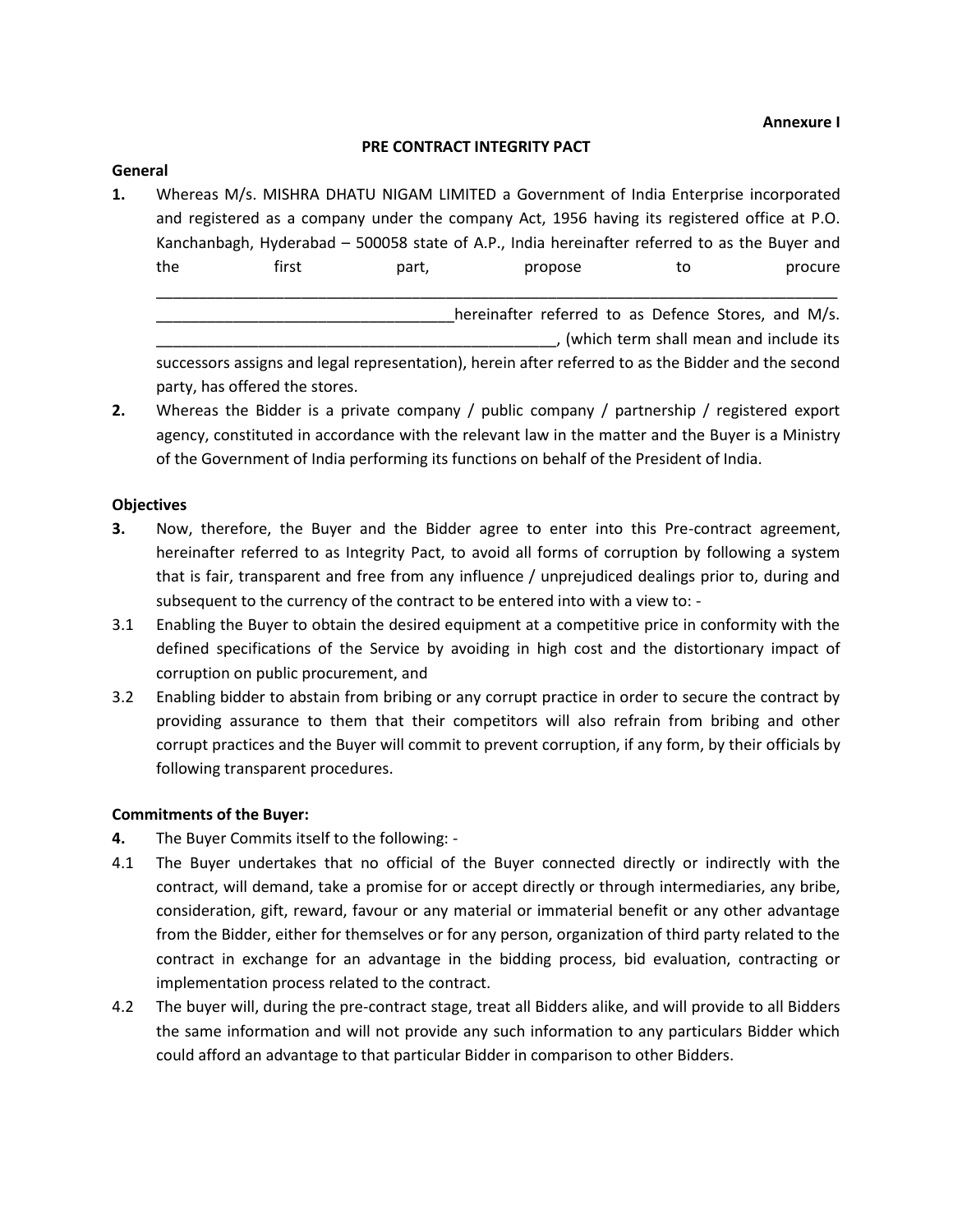- 4.3 All the officials of the Buyer will report to the appropriate Government office any attempted or completed breaches of the above commitments as well as any substantial suspicion of such a breach.
- **5.** In case of any such preceding misconduct on the part of such officials (s) is reported by the bidder to the Buyer with full and verifiable facts and the same is prima facie found to be correct by the Buyer, necessary disciplinary proceedings, or any other action as deemed fit, including criminal proceedings may be initiated by the Buyer and such a person shall be debarred from further dealings related to the contract process. In such a case while an enquiry is being conducted by the Buyer the proceedings under the contract would not be stalled.

#### **Commitments of Bidders:**

- **6.** The Bidder commits himself to take all measures necessary to prevent corrupt practices, unfair means and illegal activities during any stage of his bid or during any pre-contract or post-contract stage in order to secure the contract or in furtherance to secure it and in particular commits himself to the following:-
- 6.1 The Bidder will not offer, directly or through intermediaries, any bribe, gift, consideration, reward, favour, any material or immaterial benefit or other advantage, commission, fees, brokerage or inducement to any official of the Buyer, connected directly or indirectly with the bidding process, or to any person, organization or third party related to the contract in exchange for any advantage in the bidding, evaluation, contracting and implementation of the Contract.
- 6.2 The Bidder further undertakes that he has not give, offered or promised to give, directly or indirectly any bribe, gift, consideration, reward, favour, any material or immaterial benefit or other advantage, commission, fees, brokerage or inducement to any official of the Buyer or otherwise in procuring the contract or forbearing to do or having done any act in relation to the obtaining or execution of the Contract or any other contract with the Government for showing or forbearing to show favour or disfavor to any person in relation to the Contract or any other contract with the Government.
- 6.3 The Bidder will not collude with other parties interested in the contract to impair the transparency, fairness and progress of the bidding process, bid evaluation, contracting and implementation of the contract.
- 6.4 The Bidder will not accept any advantage in exchange for any corrupt practice, unfair means and illegal activities.
- 6.5 The Bidder further confirms and declares to the Buyer that the Bidder is the original manufacture / integrator / authorized government sponsored export entity of the defence stores and has not engaged any individual or firm or company whether Indian or foreign to intercede, facilitate or in any way to recommend to the Buyer or any of its functionaries, whether officially or unofficially to the award of the contract to the Bidder, nor has any amount been paid, promised or intended to be paid to any such individual, firm or company in respect of any such intercession, facilitation or recommendation.
- 6.6 The Bidder, either while presenting the bid or during pre-contract negotiations or before signing the contract, shall disclose any payments he has made, is committed to or intends to make to officials of the Buyer of their family members, agents, brokers or any other intermediaries in connection with the contract and the details of services agreed upon for such payments.
- 6.7 The Bidder shall to use improperly, for purposes of competitor or personal gain, or pass on to others, any information provided by the Buyer as part of the business relationship, regarding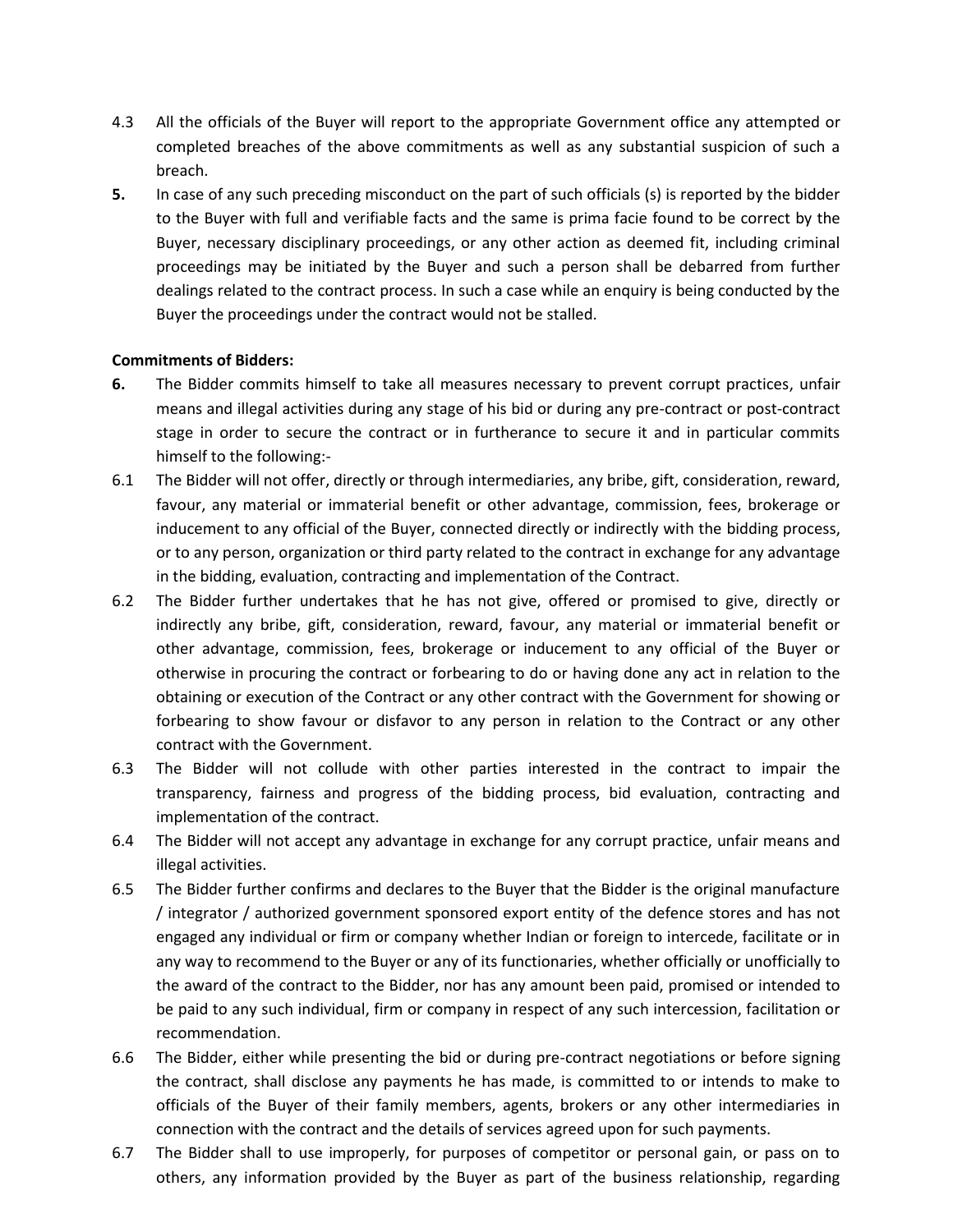plans, technical proposals and business details, including information contained in any electronic data carrier. The Bidder also undertakes to exercise due and adequate care last any such information is divulged.

- 6.8 The Bidder commits to refrain from giving any complaint direct or through any other manner without supporting it with full and verifiable facts.
- 6.9 The Bidder shall not instigate or cause to instigate any third person to commit any of the actions mentioned above.
- 6.10 A person signing IP shall not approach the courts while representing the matters to IEMs and he/she will awit their decision in that matter.
- 6.11 A Bidder undertakes that in case of subcontracting, he becomes a Principal Contractor and he/she shall take the responsibility of adoption of IP by the sub contractor.

## **7. Previous Transgression**

- 7.1 The Bidder declares that no previous transgression occurred in the last three years immediately before signing of this Integrity Pact, with any other company in any country in respect of any corrupt practices envisaged hereunder or with any Public Sector Enterprise in India or any Government Department in India that could justify bidder's exclusion from the tender process.
- 7.2 If the Bidder makes incorrect statement on this subject, Bidder can be disqualified from the tender process or the contract, if already awarded, can be terminated for such reason.

#### **8. Earnest Money / Security Deposit**

- 8.1 Every bidder, while submitting commercial bid, shall deposit an amount as specified in the RFP as Earnest Money / Security Deposit, with the buyer through any of the following instruments:
	- i. Bank Draft or a Demand draft in favour of M/s. Mishra Dhatu Nigam Limited, Hyderabad.
	- ii. A confirmed guarantee by an Indian Nationalized Bank, promising payment of the guarantee sum to M/s. Mishra Dhatu Nigam Limited, Hyderabad on demand within three working days without any demur whatsoever and without seeking any reasons whatsoever. The demand for payment by the Buyer shall be treated as conclusive proof for payment.
- 8.2 The Earnest Money / Security Deposit shall be valid upto a period of Six Months or the complete conclusion of the contractual obligations to complete satisfaction of both the bidder and the buyer, whichever is later. In case there are more than one bidder, the Earnest Money / security deposit shall be refunded by the buyer to those bidder) s) whose bid (s) does/do not qualify for negotiation by the Commercial Negotiation Committee (CNC) as constituted by the Buyer, Immediately after recommendation is made by the CNC on the bid(s) after an evaluation.
- 8.3 In the case of successful bidder a clause would also be incorporated in the Article pertainingto Performance Bond in the Purchase Contract that the provisions of sanctions for violation shall be applicable for forfeiture of performance bond in case of a decision by the Buyer to forfeit the same without assigning any reason for imposing sanction for violation of this pact.
- 8.4 The provisions regarding Sanctions for violation in Integrity Pact include forfeiture of performance Bond in case of a decision by the Buyer to forfeit the same without assigning any reason for imposing sanction for violation of Integrity Pact.
- 8.5 No interest shall be payable by the Buyer to the Bidder(s) on earnest money / Security Deposit for the period of its currency.
- **9. Company Code of Conduct**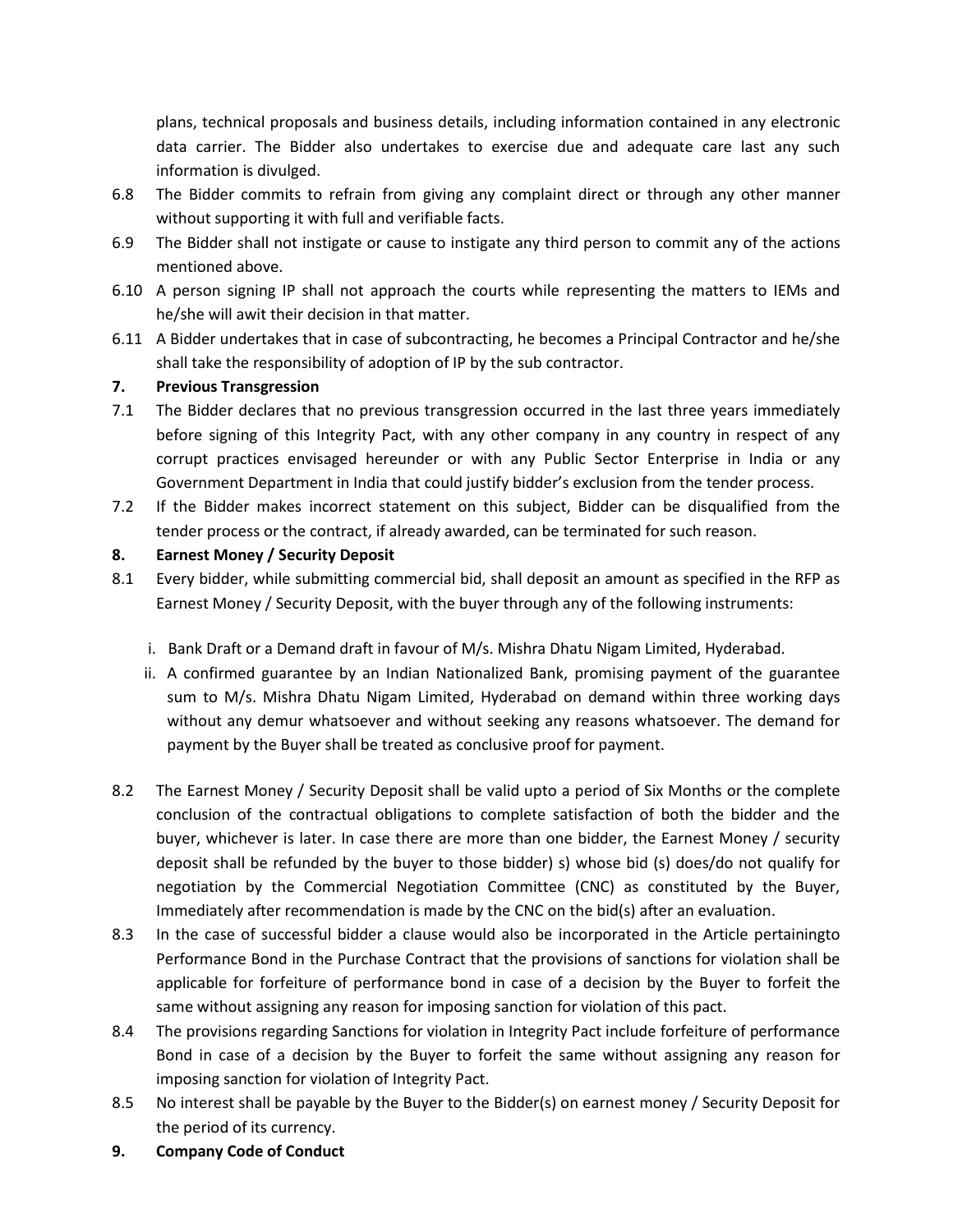9.1 Bidders are also advised to have a company code of conduct (clearly rejecting the use of bribes and other unethical behavior) and a compliance program for the implementation of the code of conduct throughout the company.

#### **10. Sanctions for Violation:**

- 10.1 Any breach of the aforesaid provisions by the Bidder or any one employed by him or acting on his behalf (whether with or without the knowledge of the Bidder) or the commission of any offence by the Bidder or any one employed by him or acting on his behalf, as defined in chapter IX of the Indian Penal Code, 1860 or the Prevention of Corruption Act 1988 or any other act enacted for the prevention of corruption shall entitle the Buyer to take all or any one of the following actions, wherever required:
	- i) To immediately call off the pre-contract negotiations without assigning any reason or giving any compensation to the Bidder. However, the proceedings with the other Bidder(s) would continue.
	- ii) The earnest Money / Security Deposit / Performance Bond shall stand forfeited either fully or partially, as decided by the Buyer and the Buyer shall to be required to assign any reason therefore.
	- iii) To immediately cancel the contract, if already signed, without giving any compensation to the Bidder.
	- iv) To recover all sums already paid by the Buyer, and in case of an Indian Bidder with interest thereon at 2% higher than the prevailing Prime Lending Rate, while in case of a Bidder from a country other than India with interest thereon at 2% higher than LIBOR. If any outstanding payment is due to the Buyer from the Bidder in connection with any other contract for any other Defence stores, such outstanding payment could also be utilized to recover the aforesaid sum and interest.
	- v) To en-cash the advance bank guarantee and performance bond / warranty bond, if furnished by the Bidder, in order to recover the payments, already made by the Buyer, along with interest.
	- vi) To cancel all or any other Contracts with the Bidder.
	- vii) To debar the Bidder from entering into any bid from the Government of India for a minimum period of five years, which may be further extended at the discretion of the buyer.
	- viii) To recover all sums paid in violation of this Pact by Bidder(s) to any middleman or agent or broker with a view to securing the contract.
	- ix) If the Bidder or any employee of the Bidder or any person acting on behalf of the Bidder, either directly or indirectly, is closely related to any of the officers of the Buyer, or alternatively, if any close relative of an office of the Buyer has financial interest / stake in the Bidder's firm, the same shall be disclosed by the Bidder at the time of filing of tender. Any failure to disclose the interest involved shall entitle the Buyer to rescind the contract without payment of any compensation to the Bidder. The term 'close relative' for this purpose would mean spouse whether residing with the Government servant or not, but to include a spouse separated from the Government servant by a decree or order of a competent court, son or daughter or step son or step daughter and wholly dependent upon Government servant, but does not include a child or step child who is no longer in any way dependent upon the Government servant or of whose custody the Government servant has been deprived of by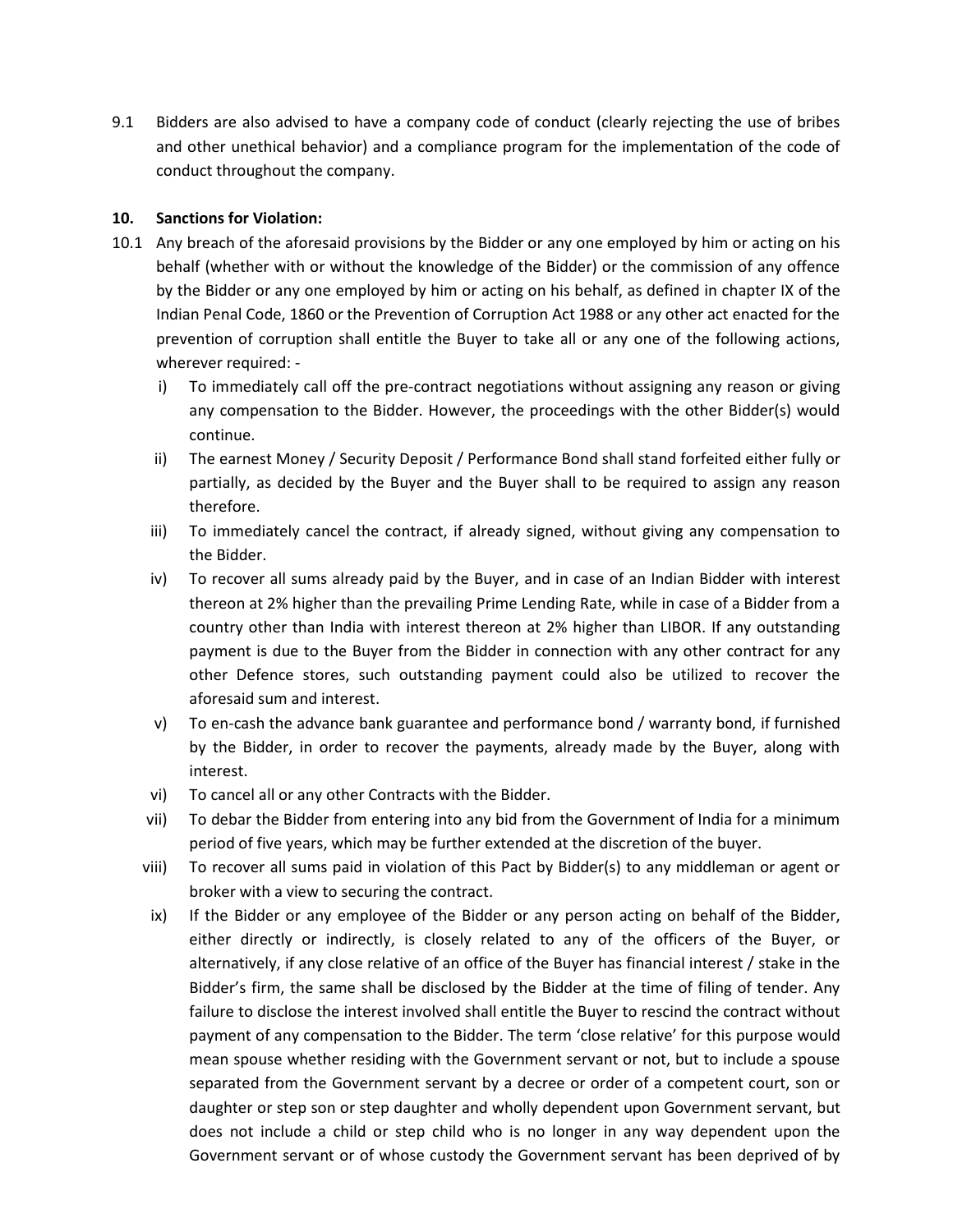or under any law, any other person related, whether by blood or marriage, to the Government servant or to the Government servant's wife or husband and wholly dependent upon Government servant.

- x) The Bidder shall not lend to or borrow any money from or enter into any monitory dealings or transactions directly or indirectly, with any employee of the Buyer, and if he does so, the Buyer shall be entitled forthwith to rescind the contract and all other contracts with the Bidder. The Bidder shall be liable to pay compensation for any loss or damage to the Buyer resulting from such rescission and the Buyer shall be entitled to deduct the amount so payable from the money(s) due to the Bidder.
- xi) In cases where irrevocable Letters of Credit have been received in respect of any contract signed by the Buyer with Bidder, the same shall not be opened.
- 10.2 The decision of the Buyer to the effect that a breach of the provisions of this Integrity Pact has been committed by the bidder shall be final and binding on the Bidder, however, the Bidder can approach the monitor(s) appointed for the purposes of this pact.

#### **11. Fall Clause**

- 11.1 The Bidder undertakes that he has not supplied/is not supplying the similar systems or subsystems at a price lower than that offered in the present bid in respect of any other Ministry / Department of the Government of India and if it is found at any stage that the similar system or sub-system was supplied by the Bidder to any other Ministry / Department of the Government of India a at lower price, then that very price will be applicable to the present case and the difference / in the cost would be refunded by the Bidder to the Buyer, if the contract has already been concluded.
- 11.2 The Bidder shall strive to accord the most favored customer treatment to the Buyer in respect of all matters pertaining to the present case.

#### **12. Independent Monitors**

- 12.1 Shri R MUKUNDAN, IRPS(Retd) , No.150-E, "Mandakini" Railway Officer's Enclave, Sterling Road, Nungambakam, CHEENAI-600 034 is the Independent External Monitor for Midhani.
- 12.2 As soon as the Monitor notices, or believes to notice, a violation of this agreement, he will so inform the Chairman & Managing Director of M/s. Mishra Dhatu Nigam Limited, Hyderabad.
- **13. Examination of Books of Accounts:** In case of any allegation of violation of any provisions of this Integrity Pact or payment of commission, the Buyer or its agencies shall be entitled to examine the Books of accounts of the Bidder and the Bidder shall provide necessary information of the relevant financial documents in English and shall extend all possible help for the purpose of such examination.
- **14. Law and Place of Jurisdiction:** This Pact is subject to Indian Law. The place of performance and jurisdiction is the seat of the Buyer i.e. Hyderabad.
- **15. Other Legal Actions:** The actions stipulated in this Integrity Pact are without prejudice to any other legal action that may follow in accordance with the provisions of the extent law in force relating to any civil or criminal proceedings.